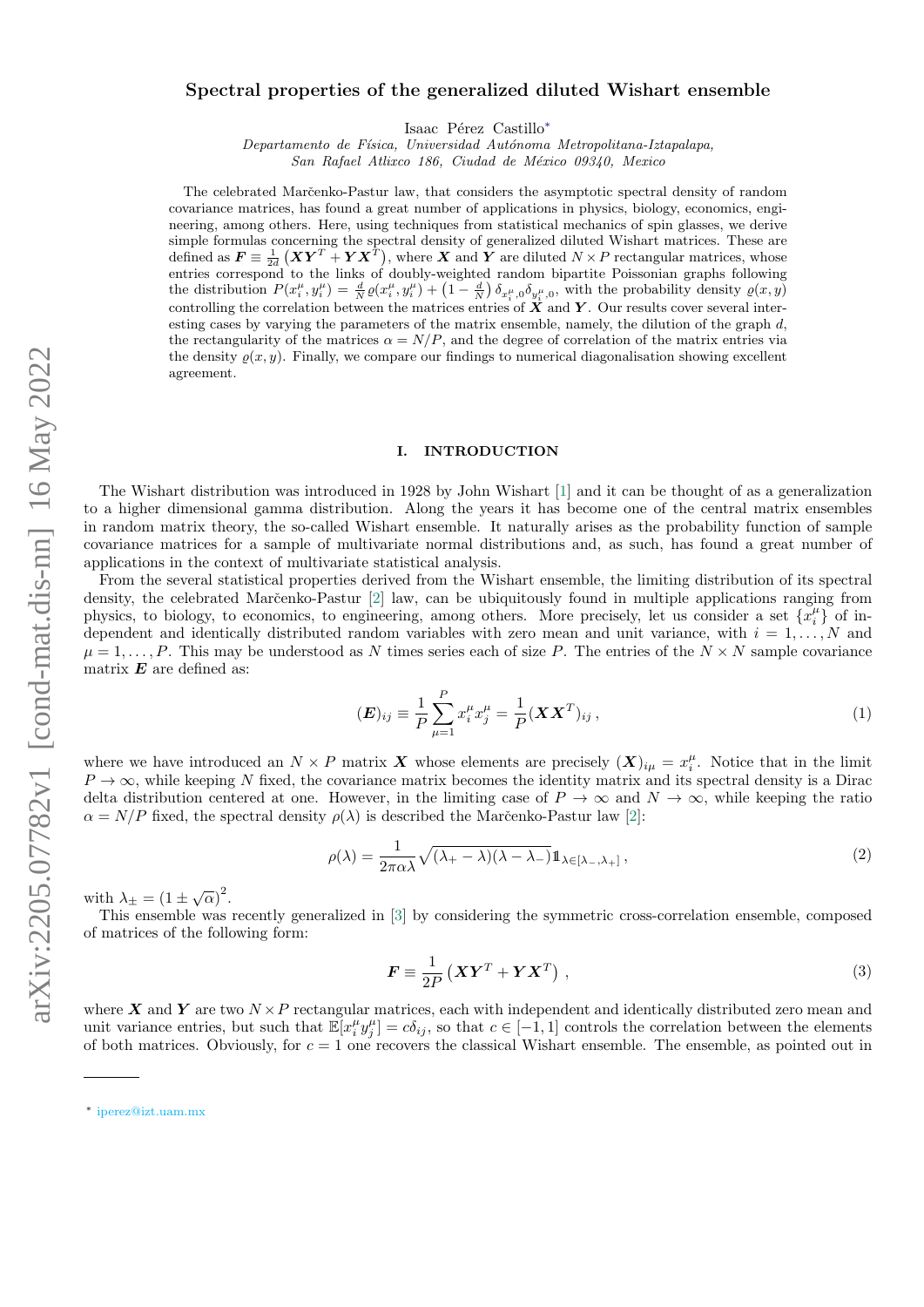[\[3\]](#page-6-2), can be seen, for instance, as a null hypothesis for detecting correlations between different multidimensional time series, or as the statistical properties of the anticommutator of random matrices for  $N = P$ . Its spectral density was derived in [\[3\]](#page-6-2) using free probability theory.

On the other hand, random graphs constitute the main tool to model the complex behavior of large empirical networks observed in social, technological, and biological systems [\[4,](#page-6-3) [5\]](#page-6-4). In random graph models a network is typically represented by nodes that interact through edges. Random graph theory leads to important insights into the structure of networks as well as on the dynamical processes occurring on them, such as the spreading of diseases [\[6,](#page-6-5) [7\]](#page-6-6), the stability of ecosystems to perturbations [\[8\]](#page-6-7), the dynamics and equilibrium properties of sparsely connected neurons [\[9–](#page-6-8)[11\]](#page-6-9), models of formation of opinion [\[12\]](#page-6-10), and so on. Being the spectral properties of random graphs a central property to understand these systems, in a series of seminal works the spectral density of standard, fully connected, random matrix ensembles was generalised to diluted random graphs, first for symmetric matrices in [\[13\]](#page-6-11), subsequently for asymmetric ones [\[14\]](#page-6-12), which was later followed by correlated networks [\[15\]](#page-6-13). Moreover, recently a set of powerful mathematical methods have also been introduced to obtain the large deviation properties of diluted random matrix ensembles [\[16–](#page-6-14)[18\]](#page-6-15).

The main goal of the present work is to introduce the diluted symmetric cross-correlation ensemble and to study its spectral density using mathematical tools originated in statistical mechanics of spin glasses [\[19\]](#page-6-16). This work is organized as follows. In Sect. [II](#page-1-0) we start by defining this ensemble, discuss how by changing the parameters of the ensemble we cover previous cases, and go through the main derivations to obtain the spectral density by using the cavity method. In Sect. [III](#page-4-0) we summarize our theoretical results, exploring some particular cases, and compare them to numerical diagonalization. We conclude with a summary and discuss future lines of research.

### <span id="page-1-0"></span>II. DEFINITIONS AND MAIN THEORETICAL DERIVATIONS

We start by introducing the diluted symmetric cross-correlation ensemble, which we will also call as the generalized diluted Wishart ensemble. To do this, let us take two  $N \times P$  rectangular matrices X and Y and use them to introduce an  $N \times N$  matrix **F** given by

$$
\boldsymbol{F} = \frac{1}{2d} \left( \boldsymbol{X} \boldsymbol{Y}^T + \boldsymbol{Y} \boldsymbol{X}^T \right) . \tag{4}
$$

Next, we assume that the matrix entries of  $X$  and  $Y$  weigh the double links of a Poisson bipartite graph with probability distribution:

$$
P(x_i^{\mu}, y_i^{\mu}) = \frac{d}{N} \varrho(x_i^{\mu}, y_i^{\mu}) + \left(1 - \frac{d}{N}\right) \delta_{y_i^{\mu}, 0} \delta_{y_i^{\mu}, 0}, \qquad (5)
$$

where the distribution function  $\varrho(x_i^{\mu}, y_i^{\mu})$  controls the correlation between the matrix entries  $x_i^{\mu}$  and  $y_i^{\mu}$  between a pair of connected nodes i and  $\mu$ . Note that if we take  $d = N$  we recover the fully connected or dense limit studied in [\[3\]](#page-6-2). If the distribution function  $\rho$  is such that the variables  $x_i^{\mu}$  and  $y_i^{\mu}$  are perfectly correlated, one recovers the original Wishart ensemble.

Let  $\{\lambda_i^{(F)}\}_{i=1}^N$  be the spectrum of a matrix  $F$  and recall that its empirical spectral density is given by

$$
\rho_F(\lambda) = \frac{1}{N} \sum_{i=1}^{N} \delta(\lambda - \lambda_i^{(F)}) \,. \tag{6}
$$

Then, following [\[13,](#page-6-11) [20\]](#page-6-17), we recast this as a spin-glass-type problem in which the  $\rho_F(\lambda)$  is given by

$$
\rho_{\mathbf{F}}(\lambda) = -\lim_{\epsilon \to 0^{+}} \frac{2}{\pi N} \text{Im} \left[ \frac{\partial}{\partial z} \log Z_{\mathbf{F}}(z) \right]_{z=\lambda - i\epsilon} \tag{7}
$$

where  $Z_F(z)$  can be thought of as a partition function of a spin glass model:

$$
Z_{\mathbf{F}}(z) = \int \left[ \prod_{i=1}^{N} \frac{dw_i}{\sqrt{2\pi}} \right] e^{-H_{\mathbf{F}}(\mathbf{w}; z)}, \qquad (8)
$$

where we have introduced the following Hamiltonian:

$$
H_{\boldsymbol{F}}(\boldsymbol{w};z) = \frac{z}{2} \sum_{i=1}^{N} x_i^2 - \frac{1}{2} \sum_{\mu=1}^{P} n_{\mu}(x_{\partial\mu}) m_{\mu}(x_{\partial\mu}), \qquad (9)
$$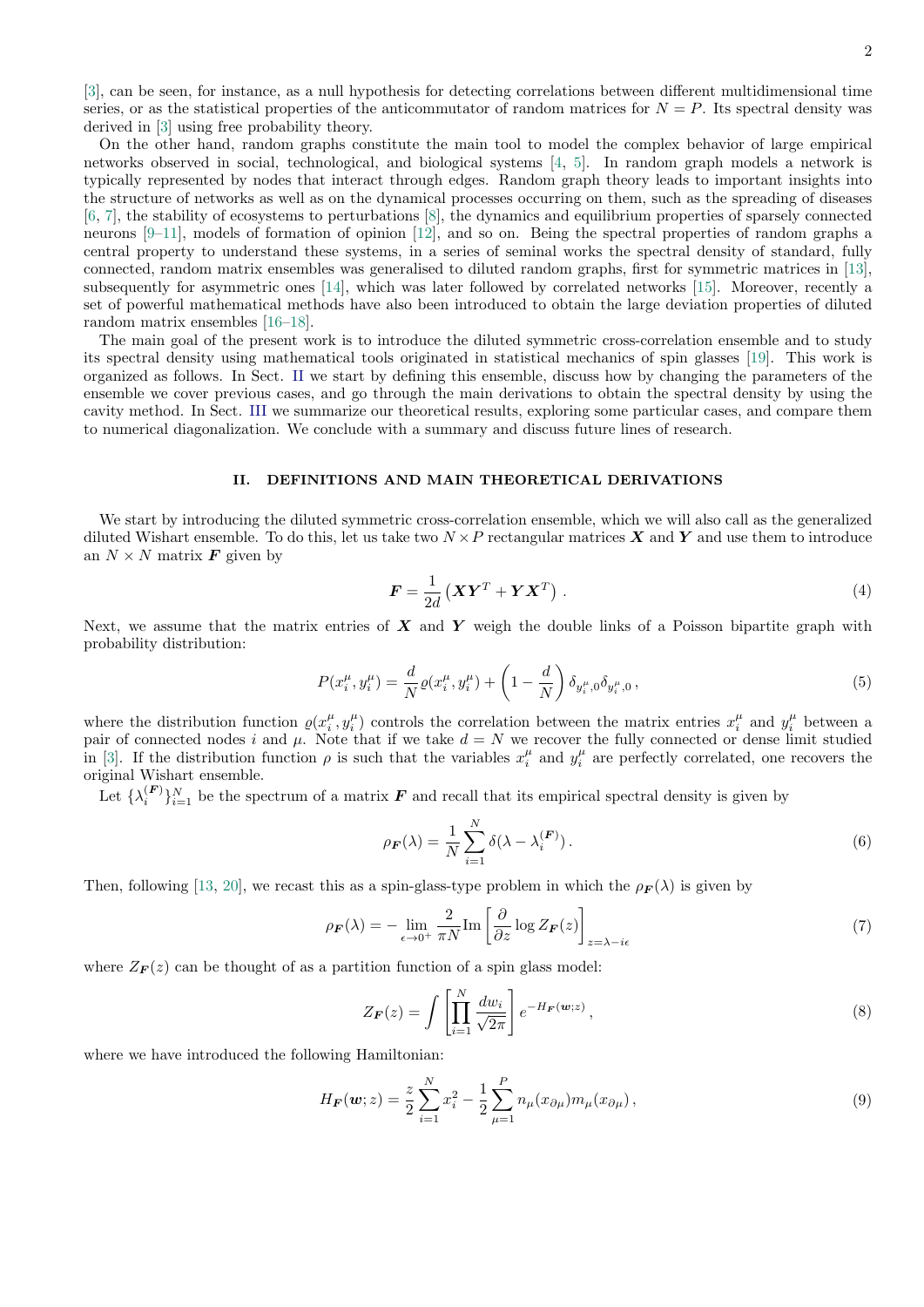with

$$
n_{\mu}(x_{\partial\mu}) = \frac{1}{\sqrt{d}} \sum_{i \in \partial\mu} x_i^{\mu} w_i, \qquad m_{\mu}(x_{\partial\mu}) = \frac{1}{\sqrt{d}} \sum_{i \in \partial\mu} y_i^{\mu} w_i.
$$
 (10)

<span id="page-2-0"></span>In this context, the empirical spectral density is given by the statistical average of the  $w$ -variables via the formula:

$$
\rho_{\mathbf{F}}(\lambda) = \lim_{\epsilon \to 0^+} \text{Im} \left[ \frac{1}{\pi N} \sum_{i=1}^N \langle w_i^2 \rangle_{z=\lambda - i\epsilon} \right], \tag{11}
$$

with

$$
\langle (\cdots) \rangle_z = \frac{1}{Z_{\mathbf{F}}(z)} \int \left[ \prod_{i=1}^N \frac{dw_i}{\sqrt{2\pi}} \right] e^{-H_{\mathbf{F}}(\mathbf{w};z)} (\cdots).
$$
 (12)

As, according to Eq. [\(11\)](#page-2-0), the empirical spectral density depends on the expectation value on single nodes, it seems natural to apply the cavity method to find a closed set of equations for single-node marginals. To do so, we notice that the Hamiltonian  $H_F(w; z)$  models interacting variables on an underlying bipartite graph as shown in Fig. [1.](#page-2-1) The graph has two types of nodes: factor nodes or  $\mu$ -nodes, represented by squares and labelled by greek letters; graph nodes or *i*-nodes, represented by circles and labelled by latin letters. Furthermore, on the *i*-nodes we have dynamical variables, denoted as  $w = (w_1, \ldots, w_N)$ , while on the factor nodes we have a pair of dynamical variables  $\{m, n\} = \{(m_1, \ldots, m_P), (n_1, \ldots, n_P)\}\.$  The graphs nodes are connected to the factor nodes, and vice versa, by pairs of links which correspond to the matrix entries of  $X$  and  $Y$ . As usual the neighbourhood of a graph node, let us say i, is denoted as  $\partial i$ , and similarly, the neighbourhood of a factor node, say  $\mu$ , is denoted as  $\partial \mu$ . Finally, given a subset A of nodes,  $w_A \equiv \{w_\ell\}_{\ell \in A}$  and  $dw_A \equiv \prod_{\ell \in A} dw_\ell$ .



<span id="page-2-1"></span>FIG. 1. Bipartite graph representation of a locally-tree like matrix  $\boldsymbol{F}$ 

After performing the conventional derivation using the cavity method (see, for instance, [\[13\]](#page-6-11)), we find that singlenode marginals  $P_i(w_i)$  are given by:

$$
P_i(w_i) = \frac{e^{-\frac{z}{2}x_i^2}}{Z_i} \int dm_{\partial i \backslash \mu} dm_{\partial i \backslash \mu} e^{\frac{1}{2} \sum_{\nu \in \partial i} \left( m_{\nu} + \frac{1}{\sqrt{d}} x_i^{\nu} w_i \right) \left( n_{\nu} + \frac{1}{\sqrt{d}} y_i^{\nu} w_i \right)} \prod_{\nu \in \partial i} Q_{\nu}^{(i)}(m_{\nu}, n_{\nu}), \quad i = 1, \dots, N, \tag{13}
$$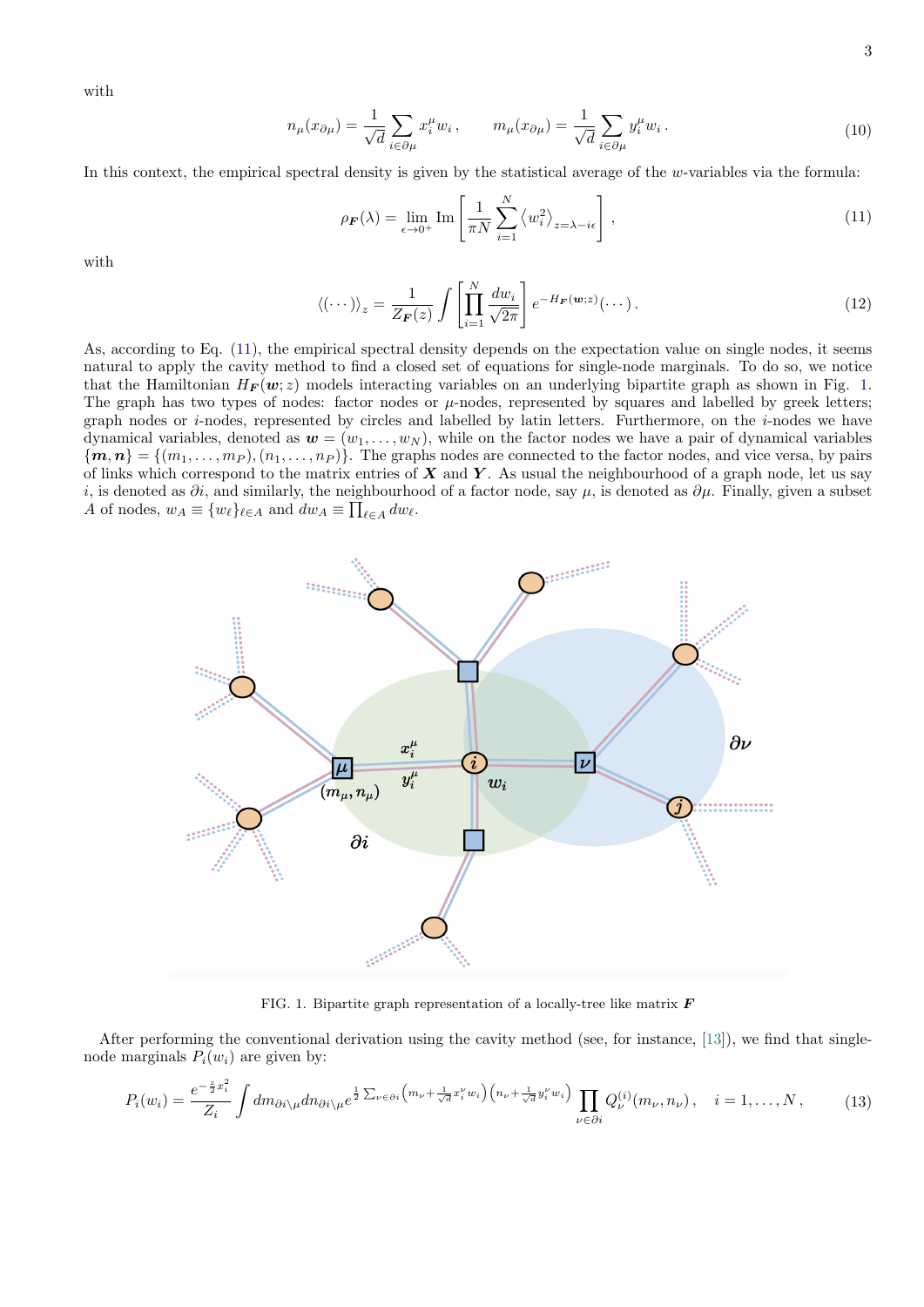<span id="page-3-0"></span>where the so-called cavity marginals  $Q_{\nu}^{(i)}(m_{\nu}, n_{\nu})$  obey the following closed set of equations

$$
Q_{\nu}^{(i)}(m_{\nu}, n_{\nu}) = \frac{1}{Z_{\nu}^{(i)}} \int dw_{\partial \nu \backslash i} \delta \left( m_{\nu} - \frac{1}{\sqrt{d}} \sum_{\ell \in \partial \nu \backslash i} x_{\ell}^{\nu} w_{\ell} \right)
$$
  
 
$$
\times \delta \left( n_{\nu} - \frac{1}{\sqrt{d}} \sum_{\ell \in \partial \nu \backslash i} y_{\ell}^{\nu} w_{\ell} \right) \prod_{\ell \in \partial \nu \backslash i} P_{\ell}^{(\nu)}(w_{\ell}), \quad \nu = 1, ..., P, \quad i \in \partial \nu,
$$
  
\n
$$
P_{i}^{(\mu)}(w_{i}) = \frac{e^{-\frac{z}{2}x_{i}^{2}}}{Z_{i}^{(\mu)}} \int dm_{\partial i \backslash \mu} dn_{\partial i \backslash \mu} e^{\frac{1}{2} \sum_{\nu \in \partial i \backslash \nu} \left( m_{\nu} + \frac{1}{\sqrt{d}} x_{i}^{\nu} w_{i} \right) \left( n_{\nu} + \frac{1}{\sqrt{d}} y_{i}^{\nu} w_{i} \right)}
$$
  
\n
$$
\times \prod_{\nu \in \partial i \backslash \mu} Q_{\nu}^{(i)}(m_{\nu}, n_{\nu}), \quad i = 1, ..., N, \quad \mu \in \partial i.
$$
 (14)

As it was highlighted in [\[13\]](#page-6-11), the closed set of equations given by [\(14\)](#page-3-0) can be further simplified by noticing that the set of Gaussian distributions is a fixed point. With this in mind, and with a modest amount of foresight, we write

$$
P_{\ell}^{(\nu)}(w_{\ell}) = \frac{1}{\sqrt{2\pi\Delta_{\ell}^{(\nu)}}} e^{-\frac{w_{\ell}^{2}}{2\Delta_{\ell}^{(\nu)}}},
$$
  
\n
$$
Q_{\nu}^{(i)}(m_{\nu}, n_{\nu}) = \frac{1}{\sqrt{(2\pi)^{2} \det G_{\nu}^{(i)}}} \exp\left[-\frac{1}{2}(m_{\nu}, n_{\nu}) [G_{\nu}^{(i)}]^{-1} {m_{\nu} \choose n_{\nu}}\right],
$$
 
$$
G_{\nu}^{(i)} = \begin{pmatrix} g_{\nu}^{(i)} & \gamma_{\nu}^{(i)} \\ \gamma_{\nu}^{(i)} & \delta_{\nu}^{(i)} \end{pmatrix}.
$$
\n(15)

<span id="page-3-2"></span><span id="page-3-1"></span>After plugging Eqs. [\(15\)](#page-3-1) into the set of Eqs. [\(14\)](#page-3-0), and a bit of algebra, we arrive to the following set of equations

$$
\Delta_i^{(\mu)} = \frac{1}{z - \frac{1}{d} \sum_{\nu \in \partial i \backslash \mu} \frac{[x_i^{\nu}]^2 g_{\nu}^{(i)} + [y_i^{\nu}]^2 \delta_{\nu}^{(i)} + 2x_i^{\nu} y_i^{\nu} (2 - \gamma_{\nu}^{(i)})}{(\gamma_{\nu}^{(i)} - 2)^2 - \delta_{\nu}^{(i)} g_{\nu}^{(i)}}},
$$
\n
$$
g_{\nu}^{(i)} = \frac{1}{d} \sum_{\ell \in \partial \nu \backslash i} [x_{\ell}^{\nu}]^2 \Delta_{\ell}^{(\nu)}, \quad \gamma_{\nu}^{(i)} = \frac{1}{d} \sum_{\ell \in \partial \nu \backslash i} x_{\ell}^{\nu} y_{\ell}^{\nu} \Delta_{\ell}^{(\nu)}, \quad \delta_{\nu}^{(i)} = \frac{1}{d} \sum_{\ell \in \partial \nu \backslash i} [y_{\ell}^{\nu}]^2 \Delta_{\ell}^{(\nu)}.
$$
\n(16)

<span id="page-3-3"></span>Once we have found a solution to the set of Eqs. [\(16\)](#page-3-2), numerically or otherwise, the spectral density is given by:

$$
\rho(\lambda) = \lim_{\epsilon \to 0^+} \frac{1}{\pi N} \sum_{i=1}^N \Delta_i(\lambda - i\epsilon), \qquad (17)
$$

<span id="page-3-4"></span>with

$$
\Delta_i(z) = \frac{1}{z - \frac{1}{d} \sum_{\nu \in \partial i} \frac{[x_i^{\nu}]^2 g_{\nu}^{(i)} + [y_i^{\nu}]^2 \delta_{\nu}^{(i)} + 2x_i^{\nu} y_i^{\nu} (2 - \gamma_{\nu}^{(i)})}{(\gamma_{\nu}^{(i)} - 2)^2 - \delta_{\nu}^{(i)} g_{\nu}^{(i)}}}.
$$
\n(18)

The set of equations [\(16\)](#page-3-2), [\(17\)](#page-3-3), and [\(18\)](#page-3-4) are the first main result of this paper and correspond the empirical spectral density based on the cavity equations. Note that when applying the cavity method to derive these equations one assumes that the underlying graph is a typical large locally tree-like graph, being Poissonian graphs one of several possibilities. For Poissonian graphs the average ensemble of the cavity equations acquires a simpler form. Indeed, following [\[21\]](#page-6-18) to carry out the ensemble average of the cavity equations, we arrive to the following set of self-consistency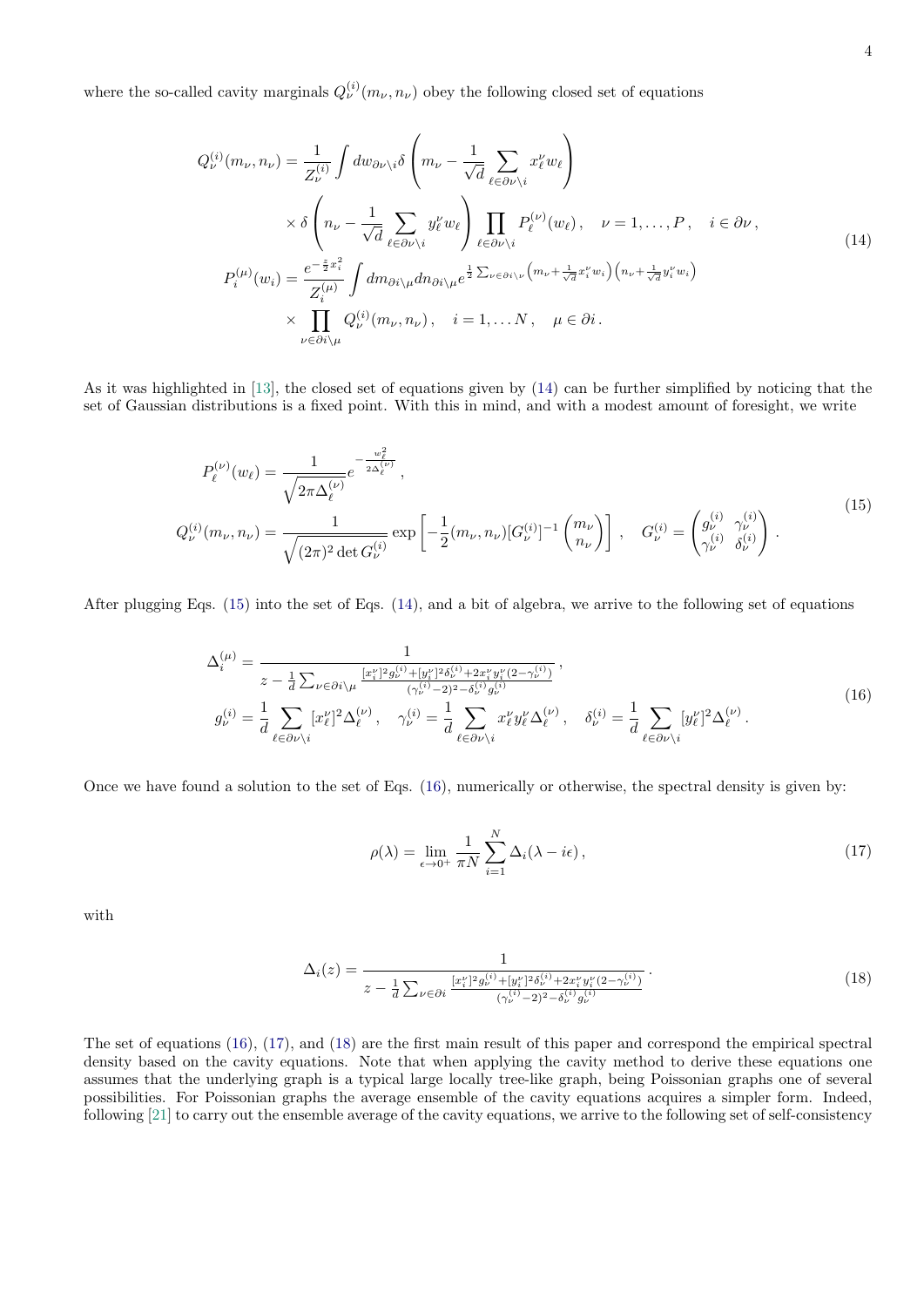<span id="page-4-1"></span>equations:

$$
w(g,\gamma,\delta) = \sum_{\ell=0}^{\infty} \frac{e^{-d}d^{\ell}}{\ell!} \int \left[ \prod_{k=1}^{\ell} v(\Delta_k) d\Delta_k \varrho(x_k, y_k) dx_k dy_k \right]
$$
  
\n
$$
\times \delta \left( g - \frac{1}{d} \sum_{k=1}^{\ell} x_k^2 \Delta_k \right) \delta \left( \gamma - \frac{1}{d} \sum_{k=1}^{\ell} x_k y_k \Delta_k \right) \delta \left( \delta - \frac{1}{d} \sum_{k=1}^{\ell} y_k^2 \Delta_k \right)
$$
  
\n
$$
v(\Delta) = \sum_{\ell=0}^{\infty} \frac{e^{-\alpha d} (\alpha d)^{\ell}}{\ell!} \int \left[ \prod_{k=1}^{\ell} w(g_k, \gamma_k, \delta_k) dg_k d\gamma_k d\delta_k \varrho(x_k, y_k) dx_k dy_k \right]
$$
  
\n
$$
\times \delta \left( \Delta - \frac{1}{z - \frac{1}{d} \sum_{k=1}^{\ell} \frac{x_k^2 g_k + y_k^2 \delta_k + 2x_k y_k (2 - \gamma_k)}{(\gamma_k - 2)^2 - \delta_k g_k}} \right)
$$
\n(19)

where  $w(q, \gamma, \delta)$  and  $v(\Delta)$  are densities. In this case the spectral density is given by instead by the following expression:

$$
\rho(\lambda) = \lim_{\epsilon \to 0^+} \frac{1}{\pi} \int d\Delta v(\Delta) \text{Im}[\Delta(z)]_{z=\lambda - i\epsilon}.
$$
\n(20)

# <span id="page-4-0"></span>III. ANALYSIS OF THE THEORETICAL RESULTS AND COMPARISON WITH NUMERICAL ESTIMATES

Let us start first by considering the dense limit consisting on taking the limit  $d \to \infty$  while keeping  $\alpha$  fixed. There are two ways to do this, both instructive and complementary: either using the set of cavity equations [\(16\)](#page-3-2) or the ensemble average equations [\(19\)](#page-4-1). We take the first route. Consider for instance the relationship between the coefficients  $g_{\nu}^{(i)}$  and the  $\Delta_{\ell}^{(\nu)}$ . The Onsager's correction term [\[19\]](#page-6-16) between  $g_{\nu}^{(i)}$  and  $g_{\nu}$ , and similarly for the  $\Delta$ variables, is order  $\mathcal{O}(d^{-1})$  and vanishes in the dense limit (see, for instance, [\[13\]](#page-6-11)). Moreover the coefficients  $\Delta_{\ell}^{(\nu)}$ cannot depend on the  $\{x_{\ell}^{\nu}\}\$  random variables since for that coefficient the factor node  $\nu$  has been removed. Thus we can graciously write that

$$
\lim_{d \to \infty} \frac{1}{d} \sum_{\ell \in \partial \nu \backslash i} [x_{\ell}^{\nu}]^{2} \Delta_{\ell}^{(\nu)} = \mathbb{E}[(x_{\ell}^{\nu})^{2}] \lim_{d \to \infty} \frac{1}{d} \sum_{\ell=1}^{d} \Delta_{\ell} \equiv \Delta. \tag{21}
$$

We similarly arrive at the following limits

$$
\lim_{d \to \infty} \frac{1}{d} \sum_{\ell \in \partial \nu \backslash i} x_{\ell}^{\nu} y_{\ell}^{\nu} \Delta_{\ell}^{(\nu)} = \mathbb{E}[x_{\ell}^{\nu} y_{\ell}^{\nu}] \lim_{d \to \infty} \frac{1}{d} \sum_{\ell=1}^{d} \Delta_{\ell} = c\Delta,
$$
\n
$$
\lim_{d \to \infty} \frac{1}{d} \sum_{\ell \in \partial \nu \backslash i} [y_{\ell}^{\nu}]^{2} \Delta_{\ell}^{(\nu)} = \mathbb{E}[(y_{\ell}^{\nu})^{2}] \lim_{d \to \infty} \frac{1}{d} \sum_{\ell=1}^{d} \Delta_{\ell} = \Delta.
$$
\n
$$
(22)
$$

This yields the following equations for  $\Delta$ :

$$
\Delta = \frac{1}{z - \alpha \frac{2\Delta + 2c(2 - c\Delta)}{(c\Delta - 2)^2 - \Delta^2}},\tag{23}
$$

from where the spectral density is obtained by  $\rho(\lambda) = \lim_{\epsilon \to 0^+} \text{Im}\Delta(\lambda - i\epsilon)/\pi$ , in agreement with the results found in [\[3\]](#page-6-2). Notice that in the limit  $c \to 1$  this equation reduces to

$$
\Delta = \frac{1}{z - \frac{\alpha}{1 - \Delta}}\,,\tag{24}
$$

which is the propagator equation for the Marc̆enko-Pastur spectral density. For the case  $c = 0$  we have instead

$$
\Delta = \frac{1}{z - \alpha \frac{2\Delta}{4 - \Delta^2}}.
$$
\n(25)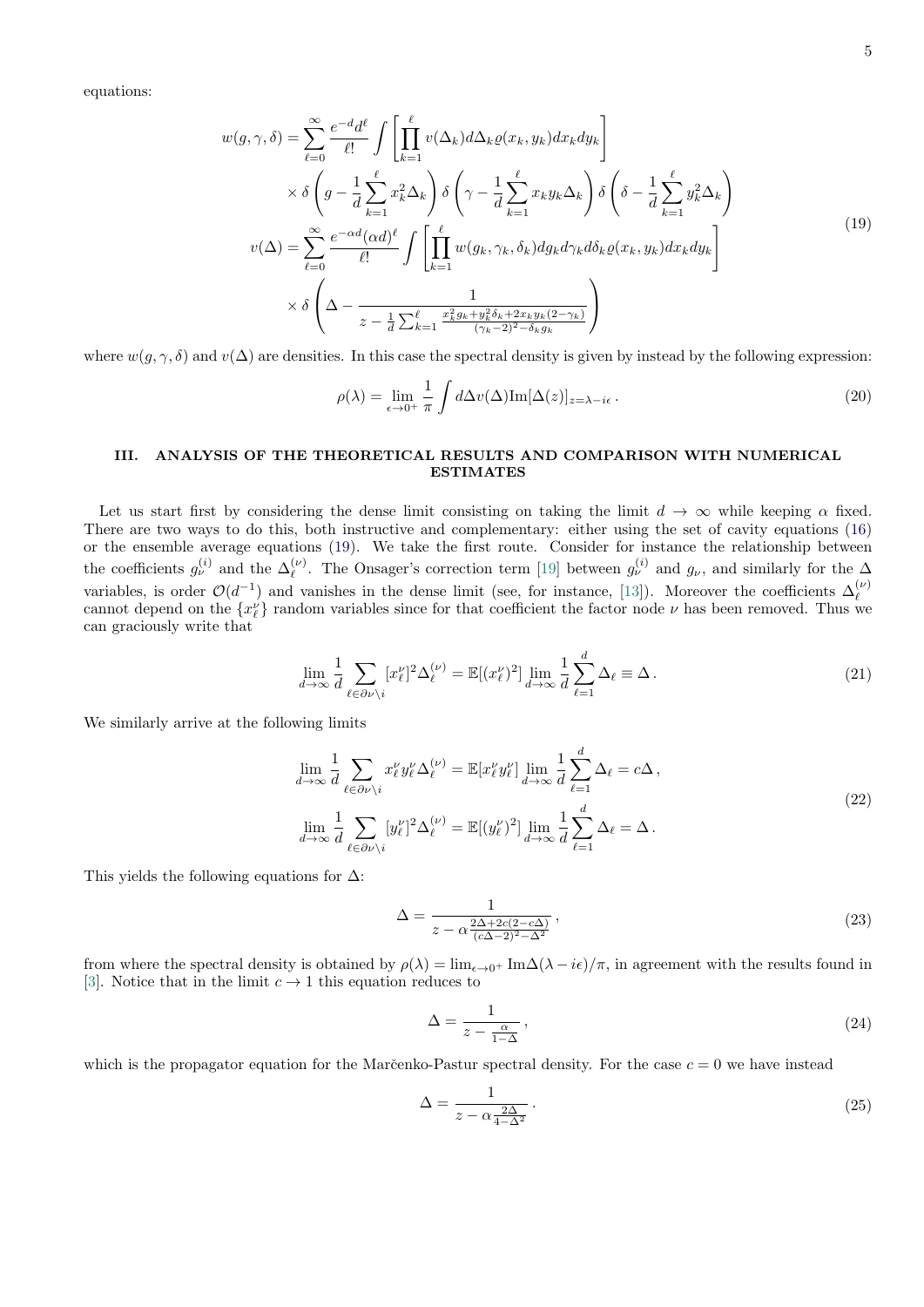

<span id="page-5-0"></span>FIG. 2. Comparison between the theorerical results (markers) and numerical diagonalization (histograms filling the plots) for  $d = 12$  a values of c from 0.1 until 0.9. The parameter  $\alpha$ , that controls the rectangularity of the matrix, is fixed to the values  $\alpha = 3$  (left figure),  $\alpha = 1$  (middle figure), and  $\alpha = 0.3$  (right figure).

These cases were thorouhgly analised in [\[3\]](#page-6-2) and therefore we will not dwell around them any longer.

To obtain the spectral density for the general case of finite  $d$ , the set of Eqs. [\(19\)](#page-4-1) is solved by using population dynamics, a method that combines Monte Carlo integration and fixed point iteration method. To apply it, each density  $w(g, \gamma, \delta)$  and  $v(\Delta)$  is represented by a population of N random variables  $\{g_a, \gamma_a, \delta_a\}_{a=1}^{\mathcal{N}}$  and  $\{\Delta_a\}_{a=1}^{\mathcal{N}}$ , respectively, whose histograms are precisely estimates of the aforementioned densities and they become more and more accurate as the population size  $\mathcal N$  increases. More precisely,

$$
v(\Delta) = \lim_{\mathcal{N} \to \infty} \frac{1}{\mathcal{N}} \sum_{\alpha=1}^{\mathcal{N}} \delta(\Delta - \Delta_{\alpha}),
$$
  

$$
w(g, \gamma, \delta) = \lim_{\mathcal{N} \to \infty} \frac{1}{\mathcal{N}} \sum_{\alpha=1}^{\mathcal{N}} \delta(g - g_{\alpha}) \delta(\gamma - \gamma_{\alpha}) \delta(\delta - \delta_{\alpha}).
$$
 (26)

Then, starting with a random population  $\{g_a, \gamma_a, \delta_a\}_{a=1}^{\mathcal{N}}$  and  $\{\Delta_a\}_{a=1}^{\mathcal{N}}$ , these are updated according to the following steps:

- 1. Generate a Poissson random number  $\ell$  with mean value d and select randomly and uniformly  $\ell$  elements from the population  $\{\Delta_a\}_{a=1}^{\mathcal{N}}$ .
- 2. Select uniformly and randomly three elements  $\{g, \gamma, \delta\}$  from the population  $\{g_a, \gamma_a, \delta_a\}_{a=1}^{\mathcal{N}}$  and replace them with the new values  $\frac{1}{d} \sum_{\ell \in \partial \nu \setminus i} [x''_{\ell}]^2 \Delta_{\ell}^{(\nu)}$  $\mathcal{L}^{(\nu)}_\ell, \, \frac{1}{d} \sum_{\ell \in \partial \nu \setminus i} x^\nu_\ell y^\nu_\ell \Delta^{(\nu)}_\ell$  $_{\ell}^{(\nu)}$ , and  $\frac{1}{d} \sum_{\ell \in \partial \nu \setminus i} [y_{\ell}^{\nu}]^2 \Delta_{\ell}^{(\nu)}$  $\binom{\nu}{\ell}$ , respectively.
- 3. Generate a Poisson random number  $\ell$  with mean value  $\alpha d$  and select randomly and uniformly  $\ell$  elements from the population  $\{g_a, \gamma_a, \delta_a\}_{a=1}^{\mathcal{N}}$ .
- 4. Select uniformly and randomly one element of the population  $\{\Delta_a\}_{a=1}^{\mathcal{N}}$  and replace it with the new value  $[z-\frac{1}{d}\sum_{k=1}^{\ell}$  $x_k^2 g_k + y_k^2 \delta_k + 2x_k y_k(2-\gamma_k)$  $\frac{y_k^2 \delta_k + 2x_k y_k(2-\gamma_k)}{(\gamma_k-2)^2-\delta_k g_k}$ ]-1.
- 5. Iterate until convergence.

Convergence is usually monitored by using any stopping criterion commonly found in numerical iteration methods.

In Fig. [2,](#page-5-0) we compare the theoretical results using population dynamics (represented with markers) with numerical diagonizalisation (represented by the histograms that fill each curve to the bottom). For the former we use a population size of  $\mathcal{N} = 10^5$  while for the numerics we diagonizalise a set of  $10^3$  matrices of size  $N = 10^3$ . For the comparison we take  $d = 12$  and  $\alpha \in \{3, 1, 0.3\}$  (from left to right figures, respectively) and, in each plot, for varying values of the correlation  $c = \mathbb{E}[x_i^{\mu} y_i^{\mu}]$ . As we can see, the agreement between theory and numerics is excellent. Generally speaking the spectral density does not have hard edges and the end points of its domain. When the rectangularity parameter  $\alpha > 1$ , the spectral density  $\rho(\lambda)$  is bounded, while for  $\alpha \leq 1$  it develops a gap and a singularity at  $\lambda = 0$ .